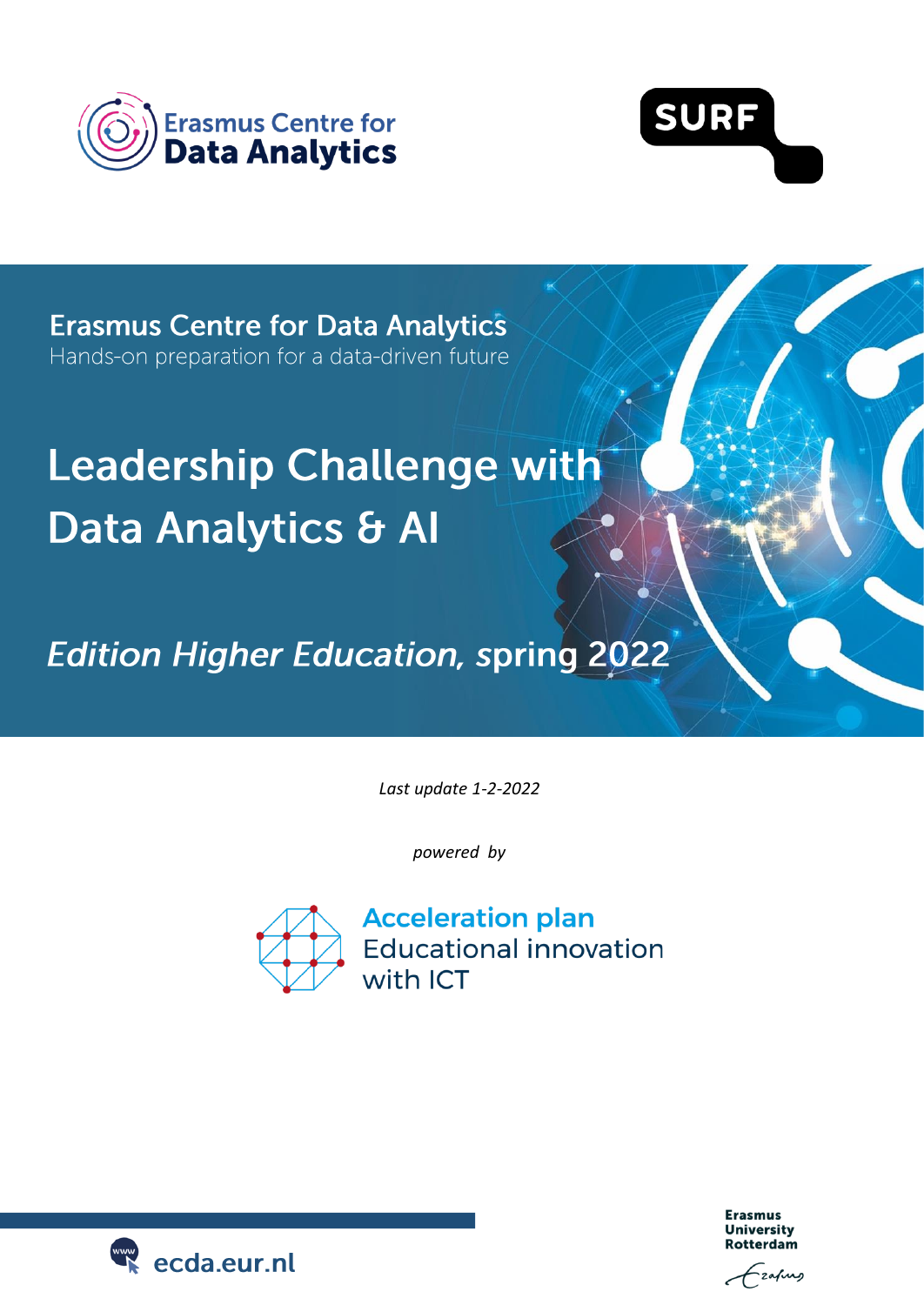

### 1. Introduction

*The use of data and application of analytics and artificial intelligence (AI) will without any doubt change the way we design and operate our Higher Education. As a matter of fact, today it is already changing our educational institutions. But what is needed to make analytics and AI valuable parts of the way we organize our education? Many experts believe that successful transformation of our Higher Education hinges on five pillars: strategy, hr and culture, organisation, governance and compliance, ICT.*

*This insight will require a whole new set of skills and ways of working. Understanding and working with new technologies for (big) data collection, analysis and prediction will not create only huge opportunities, but also ethical, legal, privacy and technical issues concerning every part of the organization. It will influence the relationship with our students, redefines how new programs and services are developed, changes how operations are managed, and provides the basis for new service offerings. It will demand a data driven focus of everyone involved in the organization.*

This training programme combines the science of business, data, and societal perspectives. Participants – who usually join with a **team of 3 to 5 persons** - acquire a broad knowledge and diverse skills related to data analytics, which may lead to new insights that drive new value creation opportunities in the context of higher education. Such learning by doing manifests itself along two dimensions: across multiple levels (individual, group) and across multiple functions.



*Foundations for becoming a data-driven organization in Higher Education* 

*and maturity levels*

### 2. Learning Objectives of the programme

The programme has six learning objectives:

1. To stimulate higher education to achieve value from data (educational, alumni and campus operational data) to improve the quality of the education, optimize operations and create personalized services and to innovate.

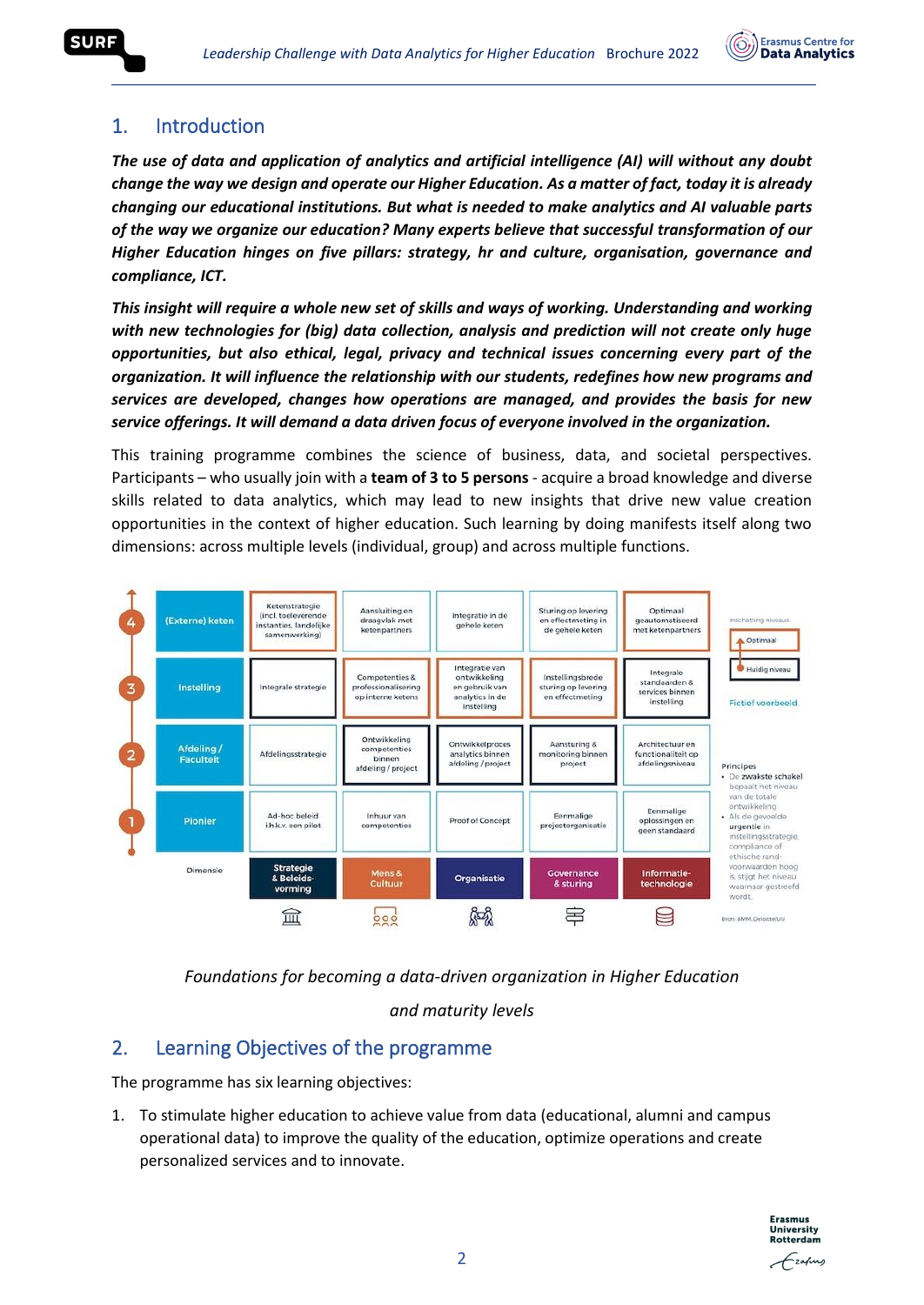



- 2. To understand the foundations for becoming a data-driven organization, as a basis for exploiting insights from analytics and AI.
- 3. To learn the **complete data analytics lifecycle**, from data exploration, data engineering, data analysis, data visualization up to presenting the insights.
- 4. To discover new ways to apply data technologies to design and implement innovative and value creating applications.
- 5. To create mutual understanding between users, policy makers, data scientists and IT units.
- 6. To broaden participants understanding of psychological factors, privacy, security, ethics and accountability and to stimulate critical thinking.



*The wheel of data science in Higher Education*

### 3. Unique elements of the programme

The programme is developed and offered by experts from Higher Education. It offers the following unique elements:

- 1. Holistic set-up with wide range of topics that will be covered
- 2. It plays a key role in the organisational transformation towards becoming a data driven higher education, as organisations discover in teams how to approach this challenge by doing & experiencing.
- 3. It is action based with a hands-on approach, by developing and improving organization specific use cases as part of an action learning project.
- 4. It engages the participants in multidisciplinary teams with executives and supervisors to facilitate implementation of the applications in the organization. This support team building.
- 5. It inspires participants through peer-learning and an outside-in perspective.

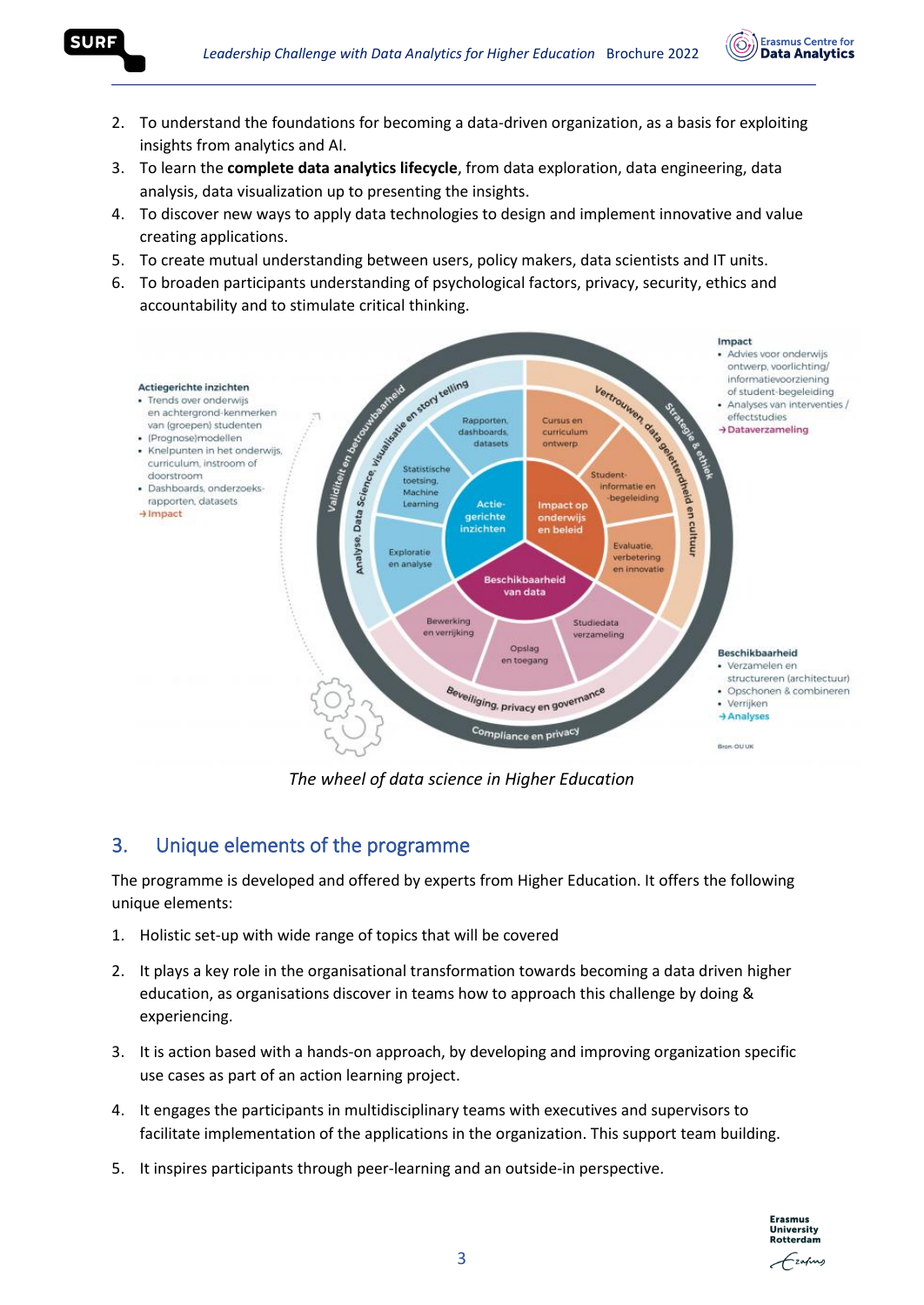

- 6. It offers in-depth individual coaching of teams by both Academics and Business Consultants.
- 7. It supports the organization in exploring its data analytics maturity
- 8. It offers a separate track for executives

#### 4. Participants

The programme is aimed at multi-disciplinary teams from or working in the context of (higher) educational institutes composed of 3 to 5 persons, with representatives coming (ideally) from the following 3 domains in the organization:

- Data user / business (for example education programme designers, managers, analysts, teacher, financial controllers, policy makers)
- Information (for example CIOs, CDOs, information managers, architects, BI analysts, data officers, data engineers, data scientists)
- ICT (for example IT managers, BI developers, IT specialists)

A member from the executive board / sponsor joins the team during intake and in the final closure event of the programme.

### 5. Action learning project

Participating teams bring their own use case (with data sets) to work on during the programme, as part of an action learning project. Here we apply the concept of *think big, start small, scale fast.* Previous alumni teams have worked on several interesting action learning projects towards a proof of concept, applying all the learnings of the programme. In many cases, these were followed up by implementation into the organization.

| Alumni team                                              | <b>Use Case description and results</b>                                                                                                                                                                                                                                                                                                                                                                                                                                              |
|----------------------------------------------------------|--------------------------------------------------------------------------------------------------------------------------------------------------------------------------------------------------------------------------------------------------------------------------------------------------------------------------------------------------------------------------------------------------------------------------------------------------------------------------------------|
| <b>Versnellingsplan</b><br>Onderwijsinnovatie<br>met ICT | Developing a data driven approach towards analysing dropouts of<br>students from a specific programme, towards creating a predictive model<br>to anticipate expected dropouts. Such model can be used to take pro-<br>active measures. Starting points of the solution were to combine different<br>types of open data and institute specific data sets. Privacy by design and<br>combining human decision making with machine suggestions to properly<br>weigh up ethical dilemmas. |

A use case workshop in the beginning of the programme provides a solid basis for the definition of the action learning project. During the programme four coaching sessions are organized to discuss the progress of the action learning project and one of our Professors and a dedicated business coach provide in depth coaching support.



*Example of use case visualization (source team Accelerationplan, Zone Secure and reliable use of education data, 2021)*

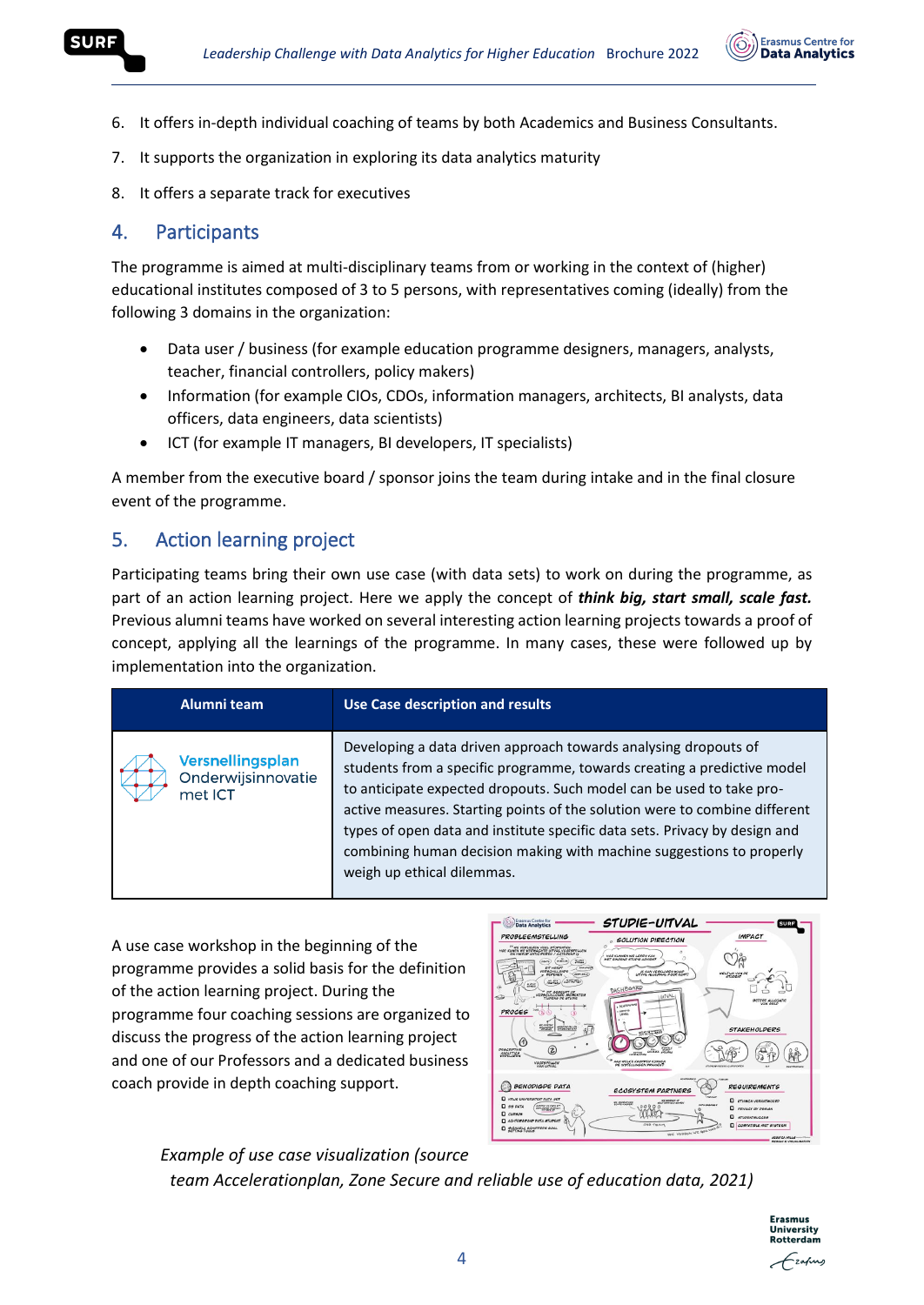



#### 6. Programme Design

The pilot edition of this 8-day programme starts on April 5, 2022<sup>1</sup>. This edition will be blended<sup>2</sup>, with modules 1 till 4 delivered in person in **Utrecht** and modules 15 and 16 in person on **campus of Erasmus University Rotterdam**, while the other modules 5 until 14 offered online via weekly interactive Zoom sessions. The programme is based on a combination of twelve modules with presentations, group activities and in class exercises, four use case coaching sessions and a track for executives. The programme features three lunches and two dinner sessions.

#### **Kick-Off (Utrecht)**

| <b>Module</b>  | <b>Topic</b>              | <b>Subtopics</b>                                                                     | Date & Time    |
|----------------|---------------------------|--------------------------------------------------------------------------------------|----------------|
| $\mathbf{1}$   |                           | Welcome SURF: why and context:<br>$\bullet$                                          | $5 - 4 - 2022$ |
|                | Introduction &            | importance of digital & data                                                         | 9.15-12.30     |
|                | kick-off                  | student wellbeing and success                                                        |                |
|                |                           | Introduction programme-, leadership challenges with                                  |                |
|                |                           | study data                                                                           |                |
|                |                           | Lego workshop                                                                        |                |
| $\mathbf{1}$   | Lunch                     |                                                                                      | 12.30-13.30    |
| $\overline{2}$ | Data analytics            | Digital and data driven strategy<br>$\bullet$                                        |                |
|                | Strategy                  | Balancing data driven & human perspective                                            |                |
|                |                           | How to change the organization?                                                      |                |
|                |                           | Data driven maturity of the organization                                             | 13.30-17.30    |
|                | <b>Executive briefing</b> | Provide executives the holistic programme overview                                   | 1600-1730      |
|                | Dinner buffet             | Welcome dinner including executives                                                  | 1730-2000      |
| 3              |                           | Presentation by alumnus<br>$\bullet$                                                 |                |
|                | Use case workshop         | Workshop<br>٠                                                                        | $6 - 4 - 2022$ |
|                |                           | Visual development for action learning project<br>$\bullet$                          | 9.00-12.30     |
|                |                           | Elevator pitches by teams<br>٠                                                       |                |
| 3              | Lunch                     |                                                                                      | 12.30-13.30    |
| 4              | Stakeholder               | Stakeholder analyses<br>٠                                                            | 13.30-17.00    |
|                | Engagement                | Understanding the role of narratives in the context of<br>٠                          |                |
|                |                           | strategic change                                                                     |                |
|                |                           | Identifying and developing the building blocks of a change<br>$\bullet$<br>narrative |                |
|                |                           | Communicating the narrative with impact                                              |                |

#### **Weekly Online Zoom Sessions**

| <b>Module</b>   | <b>Topic</b>        | <b>Subtopics</b>                                     | Date & Time    |
|-----------------|---------------------|------------------------------------------------------|----------------|
| $\overline{5}$  | Use case coaching   |                                                      | 12-4-2022      |
|                 |                     |                                                      | $9.00 - 11.30$ |
| $6\overline{6}$ |                     | Problem definition                                   | 19-4-2022      |
|                 | Data Fundamentals   | Data engineering & data science methods<br>$\bullet$ | 9.00-12.30     |
|                 |                     | Model building<br>٠                                  |                |
| $\overline{7}$  | Data Architecture & | Data architecture & governance<br>$\bullet$          | 10-5-2022      |
|                 | organization        | Data governance – how to manage study data<br>٠      | 9.00-12.30     |
|                 |                     |                                                      |                |

*<sup>1</sup> Depending on number of registrations*



*<sup>2</sup> Depending on Covid measures at that moment*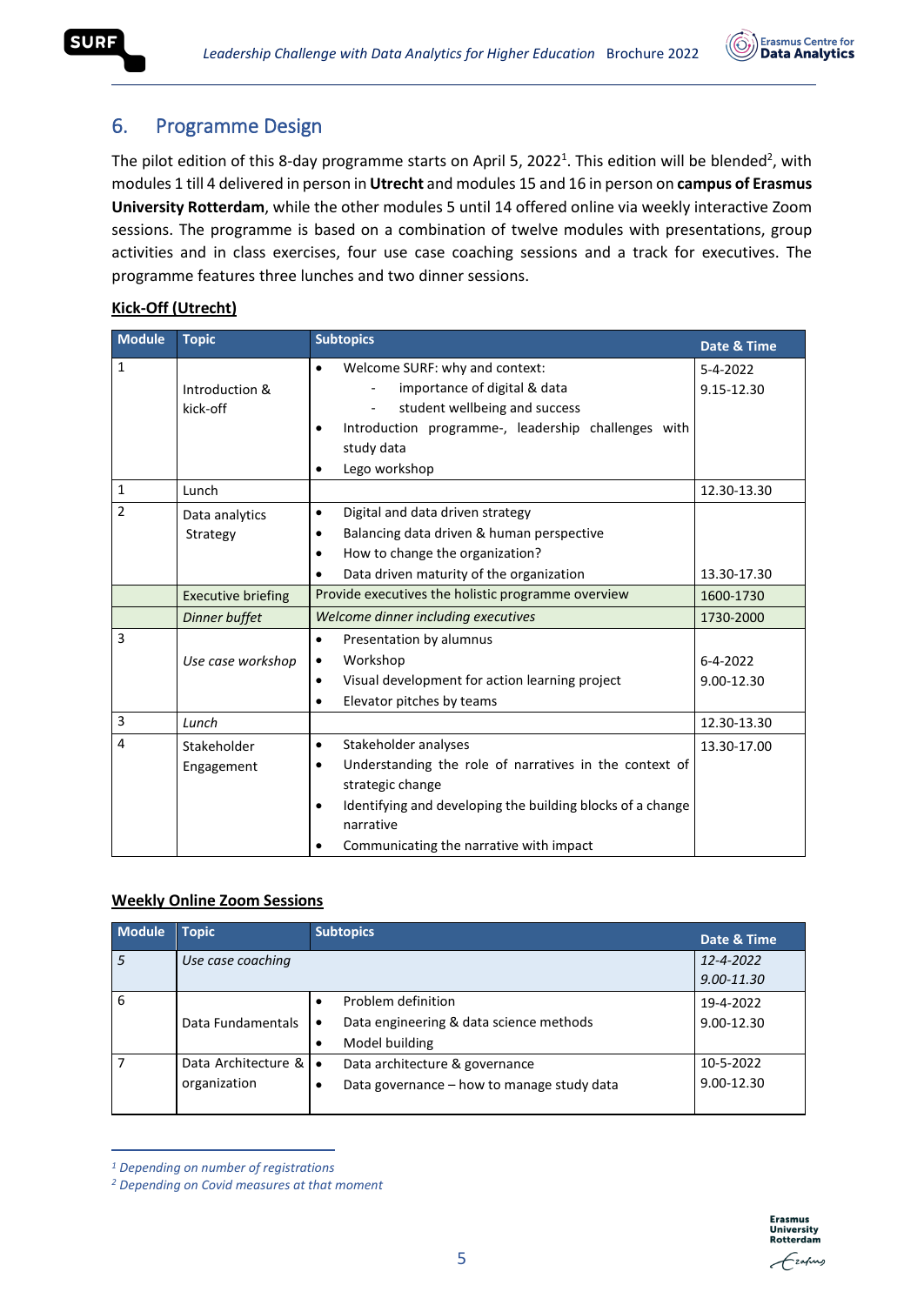



| <b>Module</b> | <b>Topic</b>            | <b>Subtopics</b>                                                  | <b>Date &amp; Time</b> |
|---------------|-------------------------|-------------------------------------------------------------------|------------------------|
| 8             | Use case coaching       | Coaching, pitch presentations & peer feedback                     | 17-5-2022              |
|               |                         |                                                                   | $9.00 - 11.30$         |
| 9             | &<br>Privacy<br>Data    | Data ethics and data biases<br>$\bullet$                          | 24-5-2022              |
|               | <b>Ethics</b>           | Data Dilemma Game<br>٠                                            | 9.00-12.30             |
| 10            |                         | Introduction to AI<br>٠                                           | 31-5-2022              |
|               | Artificial Intelligence | Demystifying AI<br>$\bullet$                                      | 9.00-12.30             |
|               |                         | Examples of AI use cases, such as personalized learning<br>٠      |                        |
| 11            | Use case coaching       | Coaching, pitch presentations & peer feedback                     | $7 - 6 - 2022$         |
|               |                         |                                                                   | $9.00 - 11.30$         |
| 12            | &<br>Visualization      | Visualization techniques & Dashboards<br>$\bullet$                | 14-6-2022              |
|               | presenting              | Examples of visualization in educational context<br>$\bullet$     | 9.00-12.30             |
| 13            | Data                    | Best practices of innovative use of data and analytics including: | 21-6-2022              |
|               | entrepreneurship &      | Student analytics<br>$\overline{\phantom{a}}$                     | 9.00-12.30             |
|               | innovation              | Learning analytics & didactics                                    |                        |
|               |                         | Dare to fail                                                      |                        |
| 14            |                         | Coaching, pitch presentations & peer feedback                     | 28-6-2022              |
|               | Use case coaching       |                                                                   | 900-11.30              |

#### **Final pitch day and closure (Rotterdam)**

| <b>Module</b> | <b>Topic</b>                   | <b>Subtopics</b>                                             | Date & Time    |
|---------------|--------------------------------|--------------------------------------------------------------|----------------|
| 15            | driven<br>Data                 | Organizational transformation strategies<br>$\bullet$        | $5 - 7 - 2022$ |
|               | transformation                 | Creating the context for digital transformation<br>$\bullet$ | 9.30-12.30     |
|               |                                | Data science in the organizational structure<br>$\bullet$    |                |
|               |                                | Teams and skill sets<br>٠                                    |                |
|               |                                | Adoption and use<br>٠                                        |                |
| 16            | Lunch                          | Lunch and group picture                                      | 12.30-13.30    |
| 16            | final $\bullet$<br>Use<br>case | Final team pitches, including executives                     | 13.30-17.00    |
|               | pitches                        | Feedback student panel                                       |                |
|               |                                | Judging & announcing winner<br>$\bullet$                     |                |
| 16            | Closure                        | <b>Handout certificates</b><br>$\bullet$                     | 18.00-21.00    |
|               |                                | Closing Dinner in City of Rotterdam                          |                |

# 7. Programme Fees

The programme fee for this programme is € 4.750 euro per person (free from VAT). This fee includes access to the online learning environment, 3 lunches, 2 dinner sessions and coaching as part of a team-based action learning project.